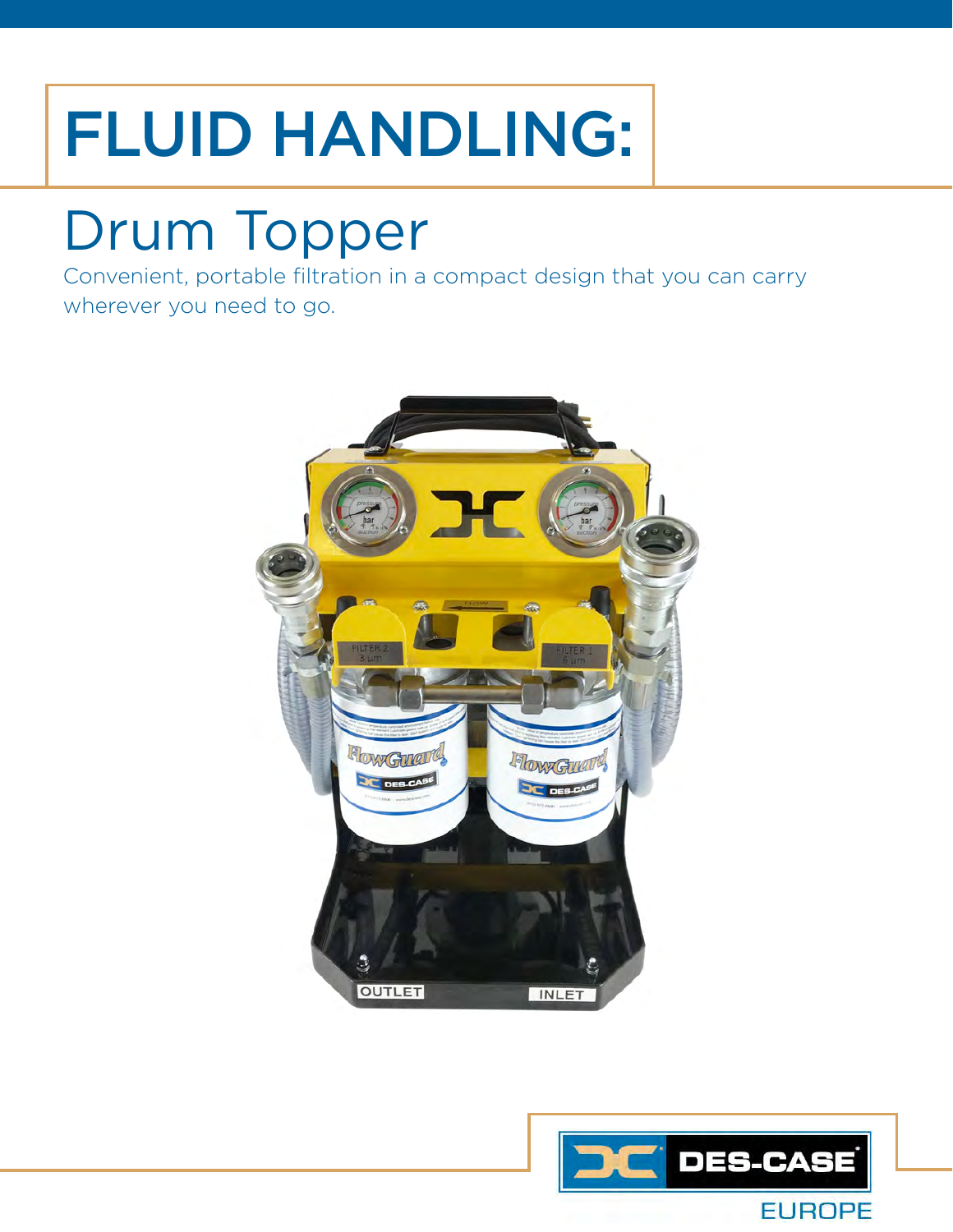# The Overview

### The Drum Topper:

### Where It's Used

- Decontaminating systems
- Flushing new or repaired systems
- Dispensing new oil
- Pre-filtering new oil
- Topping off reservoirs
- Collecting oil samples for analysis

#### What Is Standard?

- Automatic pump pressure relief valve
- Dual-stage filtration
- Pump inlet strainer
- Pre- and post-filter sample ports
- Heavy-duty frame with oil catch pan
- Industrial powder-coated paint
- One-year warranty

#### What Can I Customize?

- Color
- Micron rating of filters

#### Technical Data

#### Pump Type:

• Gear Pump

#### Electric motor:

- 0,25 kW 110v 50 Hz 1400rpms
- 0,25 kW 230v 50 Hz 1400rpms

#### Permissible flow rate:

• 10 *l/min maximum* 

#### Operating pressure:

• 6 bar maximum

#### Viscosity range:

• 10-460 cSt (60 - 2270 SSU)

#### Permissible operating fluid:

• Mineral oil (others on request)

#### Permitted fluid temperature range:

 $\cdot$  -10°C to 60°C

#### Permitted ambient temperature:

• -10°C to 40°C

#### Seals:

• NBR

#### Suction Strainer:

- 250µm
- Protection class:
- $\cdot$  IP 54

#### Length of power cable:

• 5 meters

#### Length of hoses:

• 2 meters

#### Hose connections:

- Suction hose 3/4" ISO B
- Pressure hose 1/2" ISO B
- Weight when empty:

#### •  $\approx 24.5 \text{ kg}$

#### Equipment:

- Suction Gauge Visual
- Pressure Gauge Visual
- Differential Clogging Indicator (1.55 bar)- Visual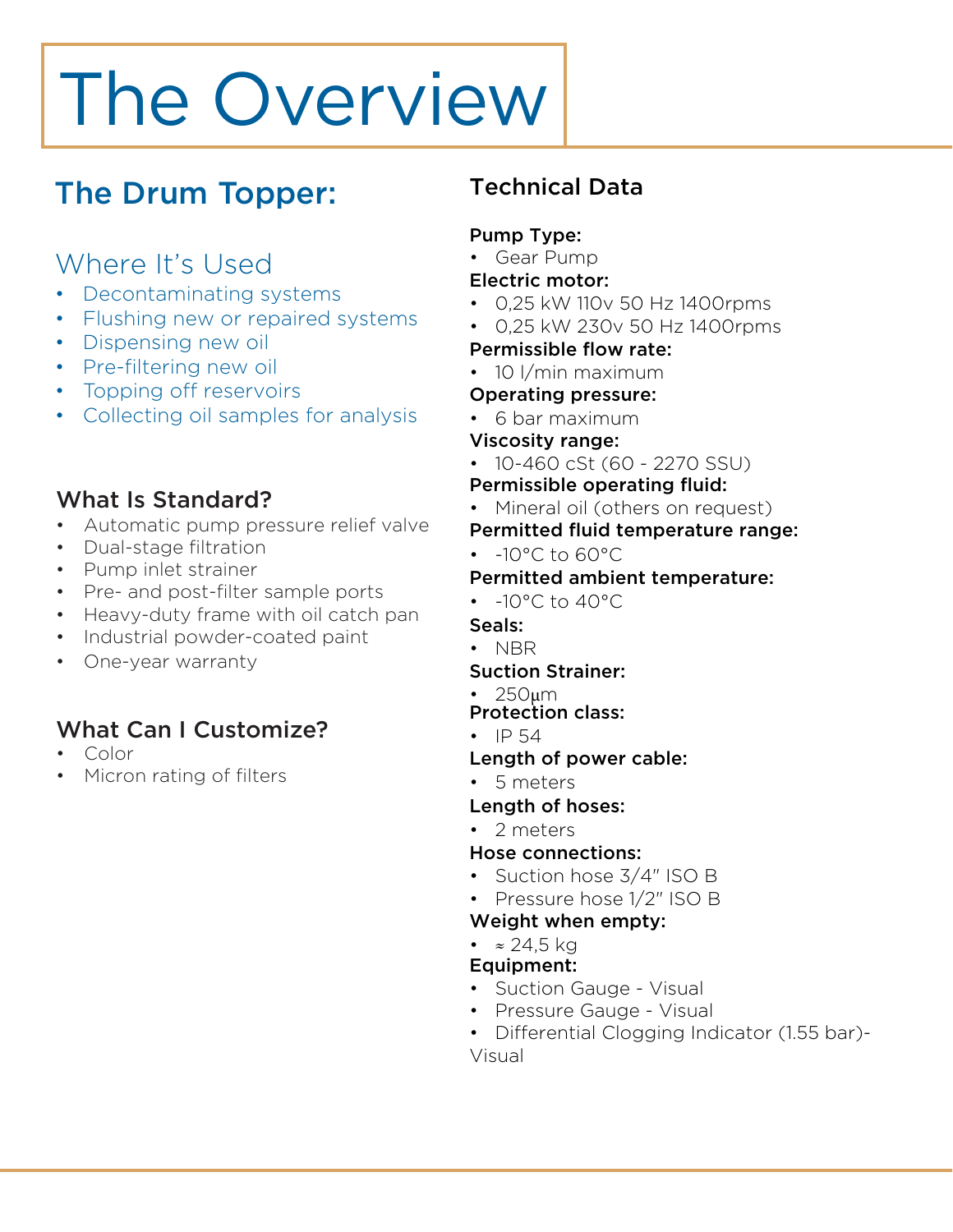# The Specs







11 Pre-Filter Sample Valve